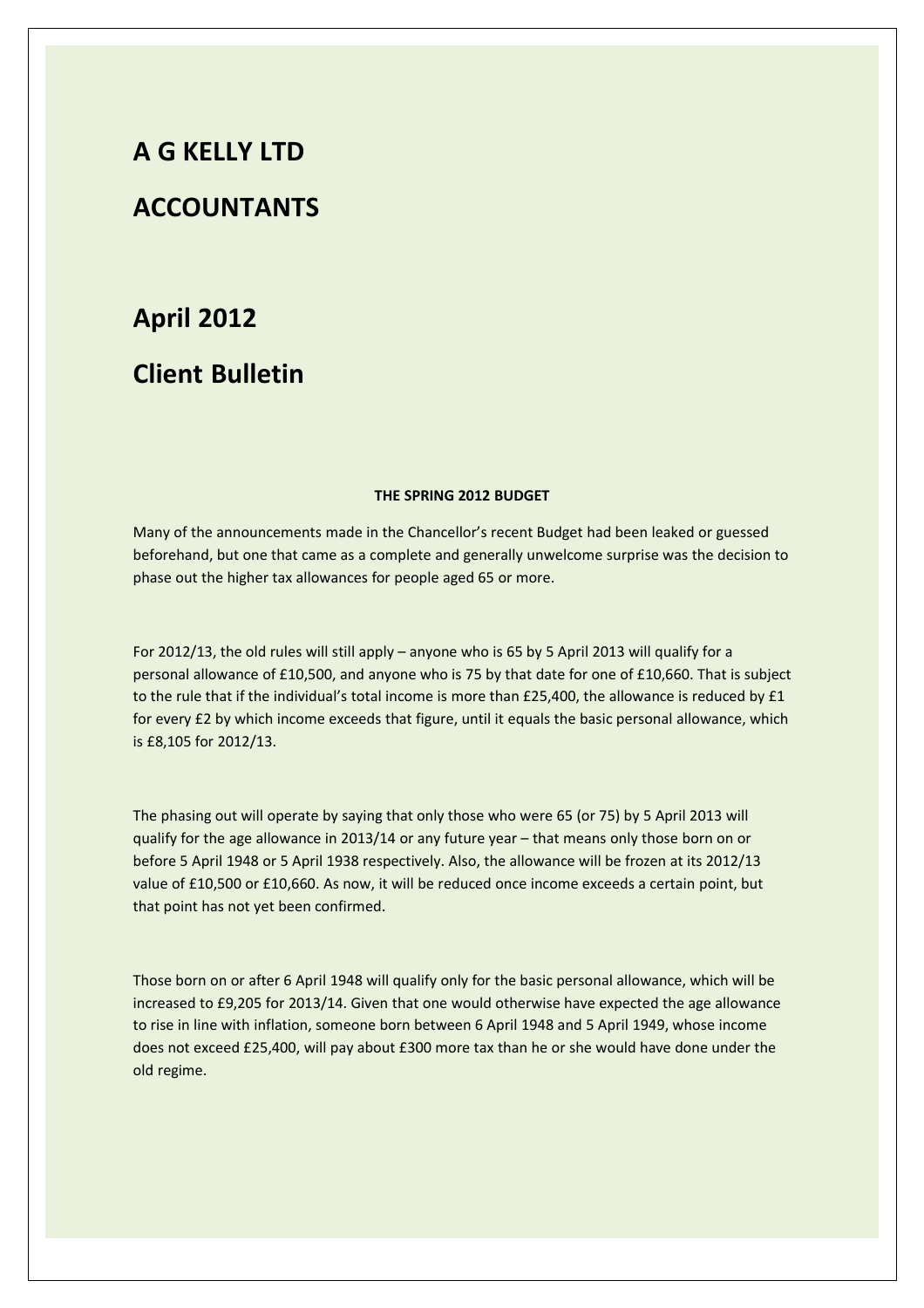#### **CHILD BENEFIT**

There was better news on Child Benefit, where the Chancellor pulled back from his original decision to withdraw the benefit from individuals who were higher-rate taxpayers and from couples where either partner was a higher-rate taxpayer.

The revised plan is that, with effect from the week beginning Monday, 7 January 2013, where one parent's income exceeds £50,000 a year, he or she will suffer a special income tax charge calculated as one per cent of the family's total Child Benefit entitlement for each £100 by which his or her income exceeds £50,000. For 2012/13, that will be the Child Benefit entitlement for the period 7 January to 5 April 2013; for later years, it will be the full entitlement for the year.

*For example, Mary claims 13 weeks' Child Benefit, at £20.30 a week, between 7 January and 5 April 2013 – a total of £263. Her taxable income for 2012/13 is £53,000. She will pay a charge of £263 × 30% = £78.90.*

*For 2013/14 her income is £53,500 and she claims 52 weeks' Child Benefit – a total of £1,055. She will pay a charge of £1,055 × 35% = £369.25.*

If both parents have income exceeding £50,000 a year, only the parent with the higher income will pay the charge.

If the income of either parent exceeds £60,000 a year, the tax charge will be a sum equal to the full benefit entitlement for the year.

#### **Disclaiming Child Benefit**

Alternatively, the family may avoid the tax charge by disclaiming Child Benefit. Where a child is under 12 years old, it will also be possible to claim Child Benefit but elect not to receive it (in order to avoid the tax charge but preserve a non-employed parent's right to National Insurance Credits, which count toward entitlement to a Retirement Pension).

### **How it will work in practice**

HMRC have said that they will write to all taxpayers potentially affected by this change in the Autumn – in practice, this is likely to mean writing to everyone thought to have an income of more than £50,000 a year as, since the abolition of child tax allowances, HMRC's records will not reliably identify everyone who is living in a household which is claiming Child Benefit. Those who are liable to pay the charge will be required to complete an annual Self Assessment Tax Return and pay the tax under the usual self-assessment procedures.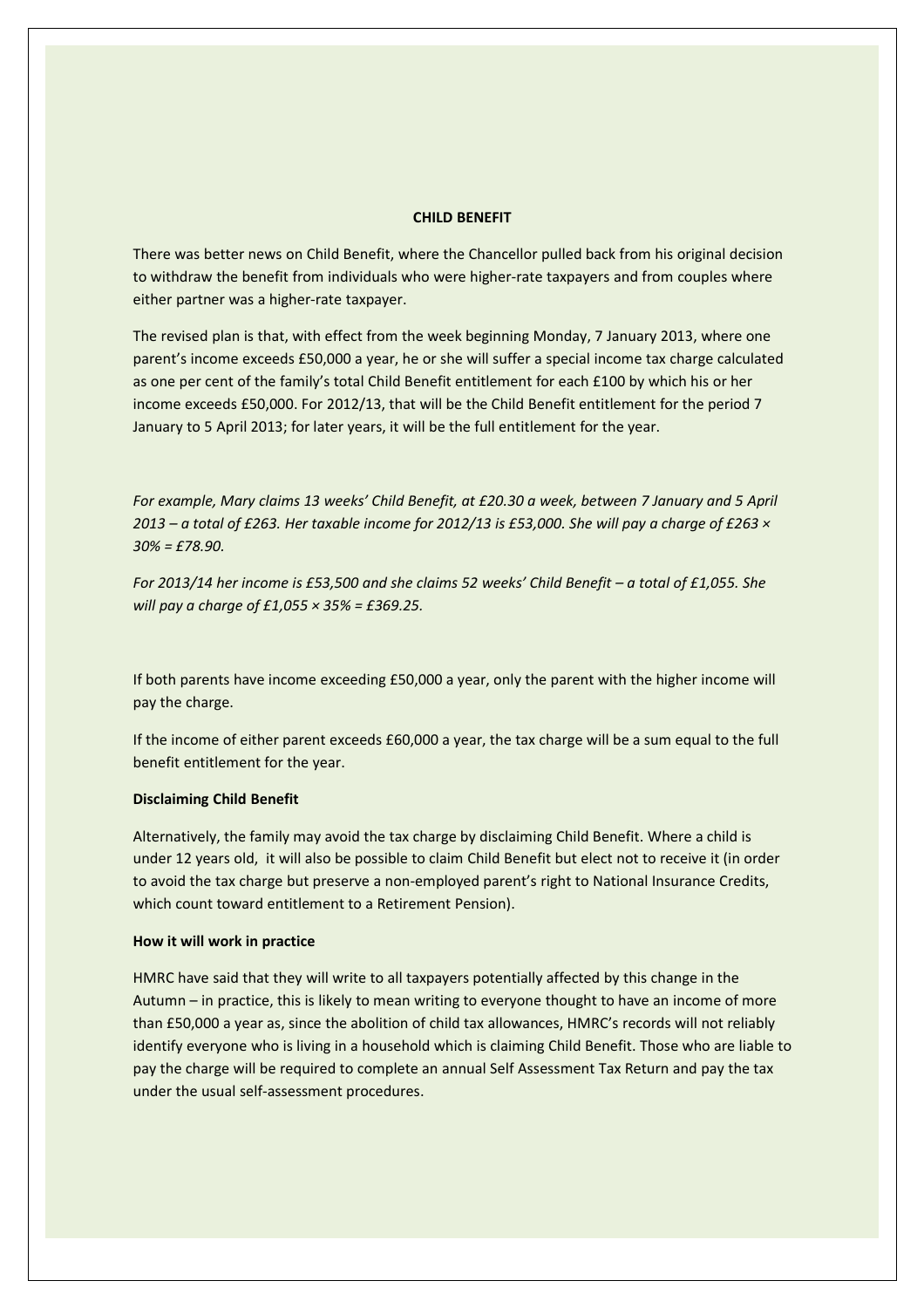### **CASH ACCOUNTING FOR SMALL BUSINESSES**

The Chancellor announced that, from 6 April 2013, small businesses will have the option of calculating their taxable profits on a cash basis – as cash received less payments made in the year. This will apply only to sole traders and partnerships, not to companies or LLPs, and the definition of 'small' will be trading below the VAT registration threshold (currently £77,000).

HMRC expects most traders who are eligible to use cash accounting to join the scheme, because it will simplify their record-keeping and ensure that sales or earnings do not count towards taxable profit until the money is received. We are not so sure, because we think the benefits have been overstated and the drawbacks largely ignored.

For example, if goods are sold or services supplied without immediate payment, the trader will in any case have to keep copy invoices or other records of sales, in order to be able to chase up nonpayers. Then it is said that the trader will not have to prepare capital allowance computations, because the cost of (say) a new van will simply be deductible as a trading expense when it is paid – but in many cases, more benefit can be obtained by spreading the available allowances over several years.

Furthermore, other conditions will apply to traders adopting cash accounting – for example, the taxdeductible cost of business journeys by car will be limited to a mileage allowance calculated at a maximum of 45p a mile, which has to cover both running expenses and the original purchase of the vehicle. There is also the strong likelihood of a one-off increase in taxable profits for 2012/13 where an existing business changes to cash accounting for 2013/14 (or similarly for a change in any future year).

We shall be better able to advise clients, on an individual basis, when the final details of the new scheme have been worked out and published. Cash accounting will no doubt be advantageous for some traders, but will be of no benefit for others, and may well increase the tax liability of a substantial proportion, especially in the short term.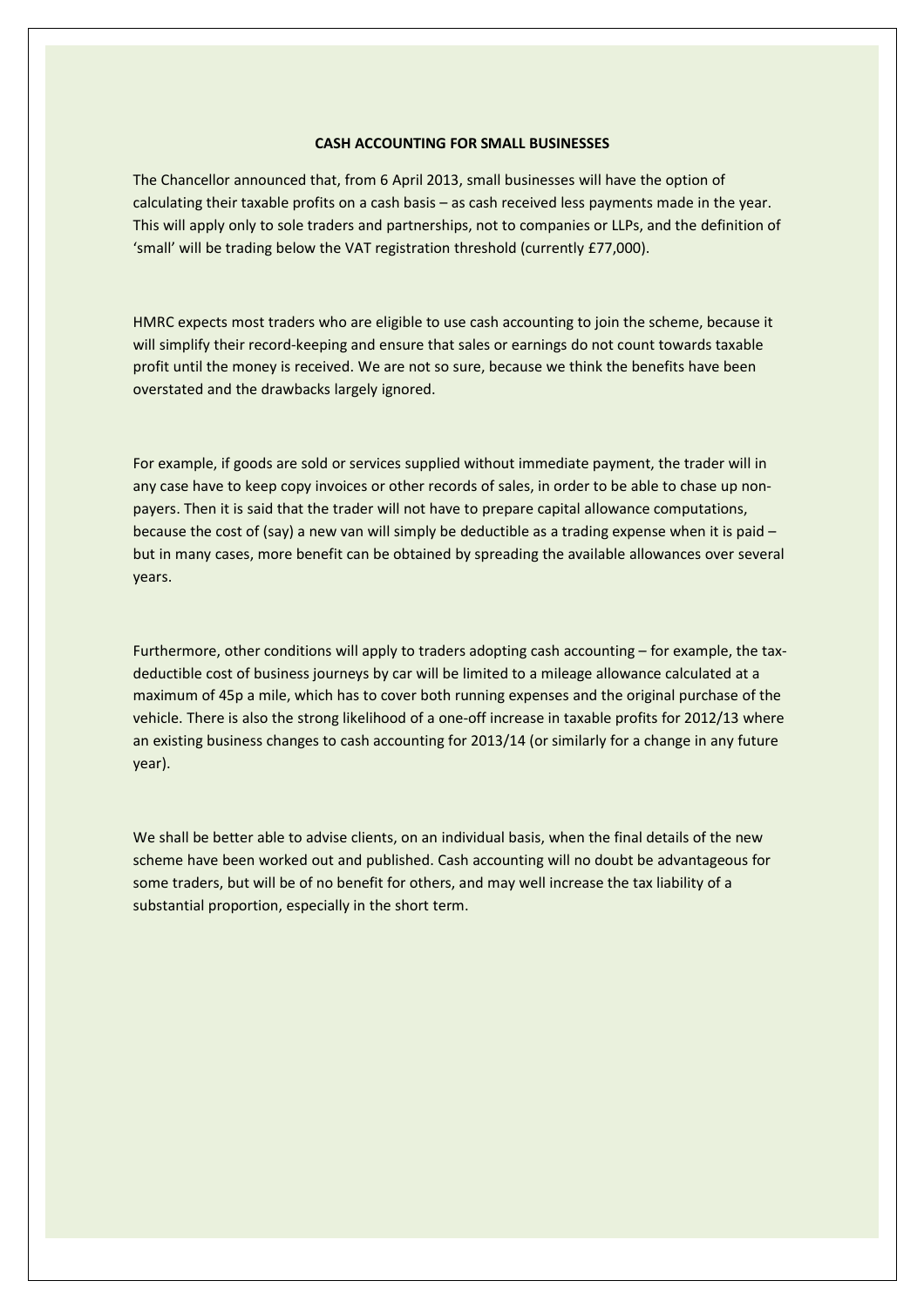## **TAX CREDITS FOR FAMILIES**

A number of important changes to the rules governing the Working and Child Tax Credit scheme have come into force for the 2012/13 tax year, and two in particular are likely to affect a large number of families.

The way the scheme works is that a maximum entitlement is calculated by reference to factors such as the number of children in the family, the number of hours the parents work, and any childcare costs. That maximum is then reduced by 41% of the amount by which household income exceeds a threshold figure. For 2011/12, the general threshold was £6,420 a year, but a higher threshold, of £40,000 a year, applied for the Family Element, worth £545 a year. Broadly similar arrangements applied in earlier years.

Because of this higher threshold, many middle-income families were entitled to the Family Element, but not to any other Tax Credits. This was considered fair, because the Family Element was originally introduced to replace tax allowances for children.

However, the first major change is that, for 2012/13 and future years, the higher threshold for the Family Element has been withdrawn, so there is now a single taper calculation, under which 41p of Tax Credits (including the Family Element) will be withheld for every £1 by which household income exceeds £6,420 a year.

Unless someone in the family is disabled, or the parents are paying for childcare, this means that Tax Credits (including the Family Element) will be reduced to nil at a household income of £25,676 if there is one child in the family, and £32,237 if there are two children.

#### **How it works in practice**

With effect from April 2012, HMRC are ending Tax Credit payments to families who previously qualified only for the Family Element, unless it appears likely that the household income will be low enough to qualify for the Family Element under the new rules. Warning letters were sent out earlier this year (mainly in February) and will be followed by formal notification that Tax Credits have been withdrawn.

Accordingly, the first point is that, if you have received a warning letter or notification, but think you will still be entitled to some Tax Credit under the new rules, it is important that you telephone the Tax Credit Helpline (0345 300 3900) and request a Renewal Pack.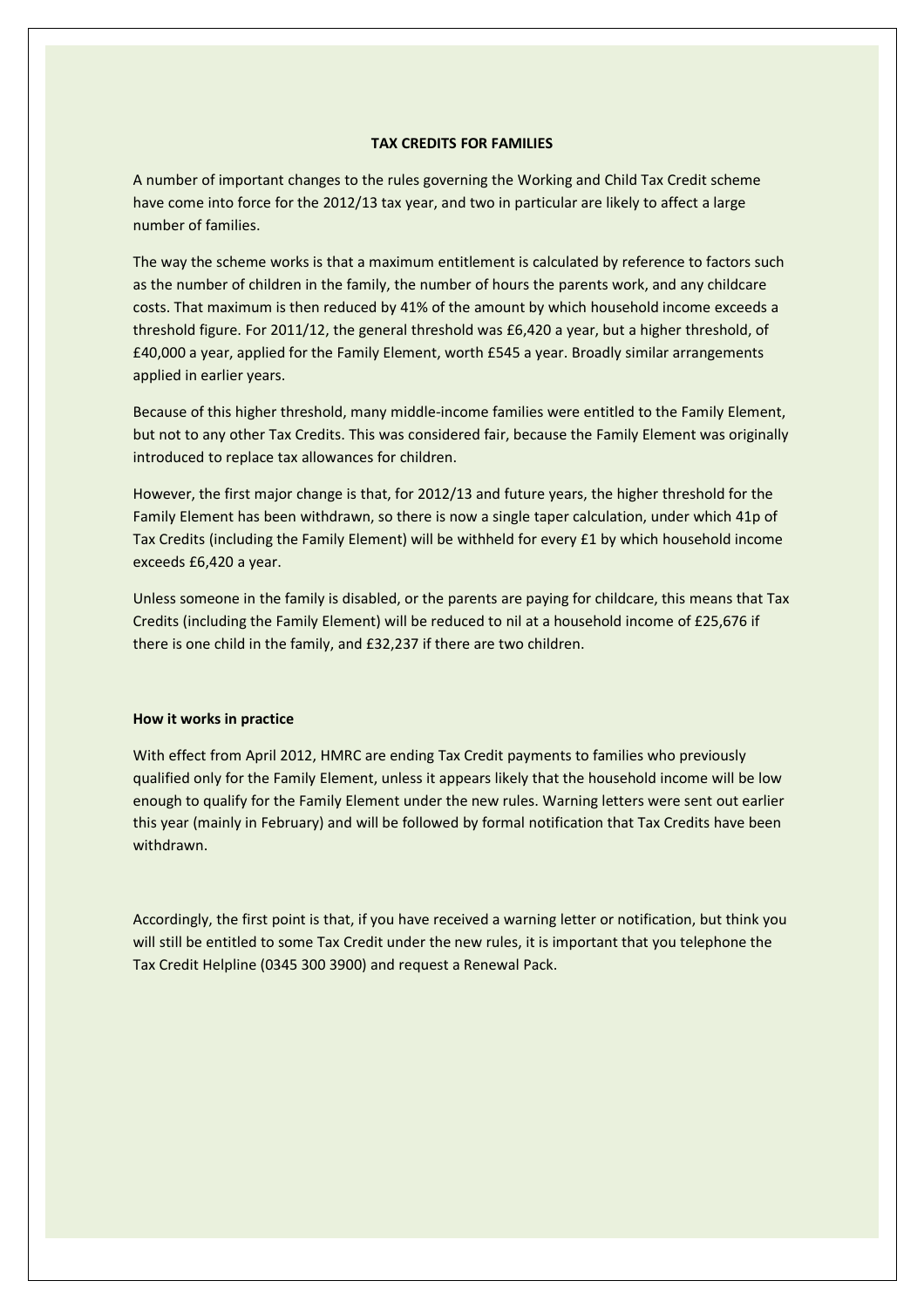### **Shorter time limit for backdated claims**

The second change is that, from 6 April 2012, a claim may only be backdated for one month – until now, it has been possible to backdate a claim for three months. This interacts with the new rules for the Family Element – if HMRC have sent you a warning letter or a formal notification that your Tax Credits claim has ended, you must renew your claim by 5 May 2012. If you delay until 5 July, two months' benefit will be lost.

The one month rule also applies to reporting changes in circumstances which increase your Tax Credit entitlement – for example, the birth of a new baby, or increased childcare costs.

There is a strong argument that most people should claim Tax Credits at the beginning of the (tax) year, even if they do not expect to be entitled to any benefit. This is because, for Tax Credit purposes, income is averaged over the (tax) year.

For example, suppose a couple with one child each earn £250 a week. They expect their income for 2012/13 to be £26,000 and so do not claim Tax Credits. Early in October – halfway through the tax year – one partner is made redundant. Tax Credits are not calculated on a family income of £250 a week from October – the system averages income over the year, and so assumes an income of £375 a week. But the claim may now only be backdated to September, so Tax Credits for April to August have been lost. On the other hand, if the couple had formally claimed in April, their original 'nil award' for April to August would have been recalculated. Similarly, if a self-employed person realises, halfway through the year, that his income will be less than he estimated, backdating will be limited to one month, unless he has a 'nil award' which can be increased.

HMRC are quite happy to accept Tax Credit claims when no immediate benefit is payable – in fact, their own website recommends people to make a protective claim if they think their income may go down.